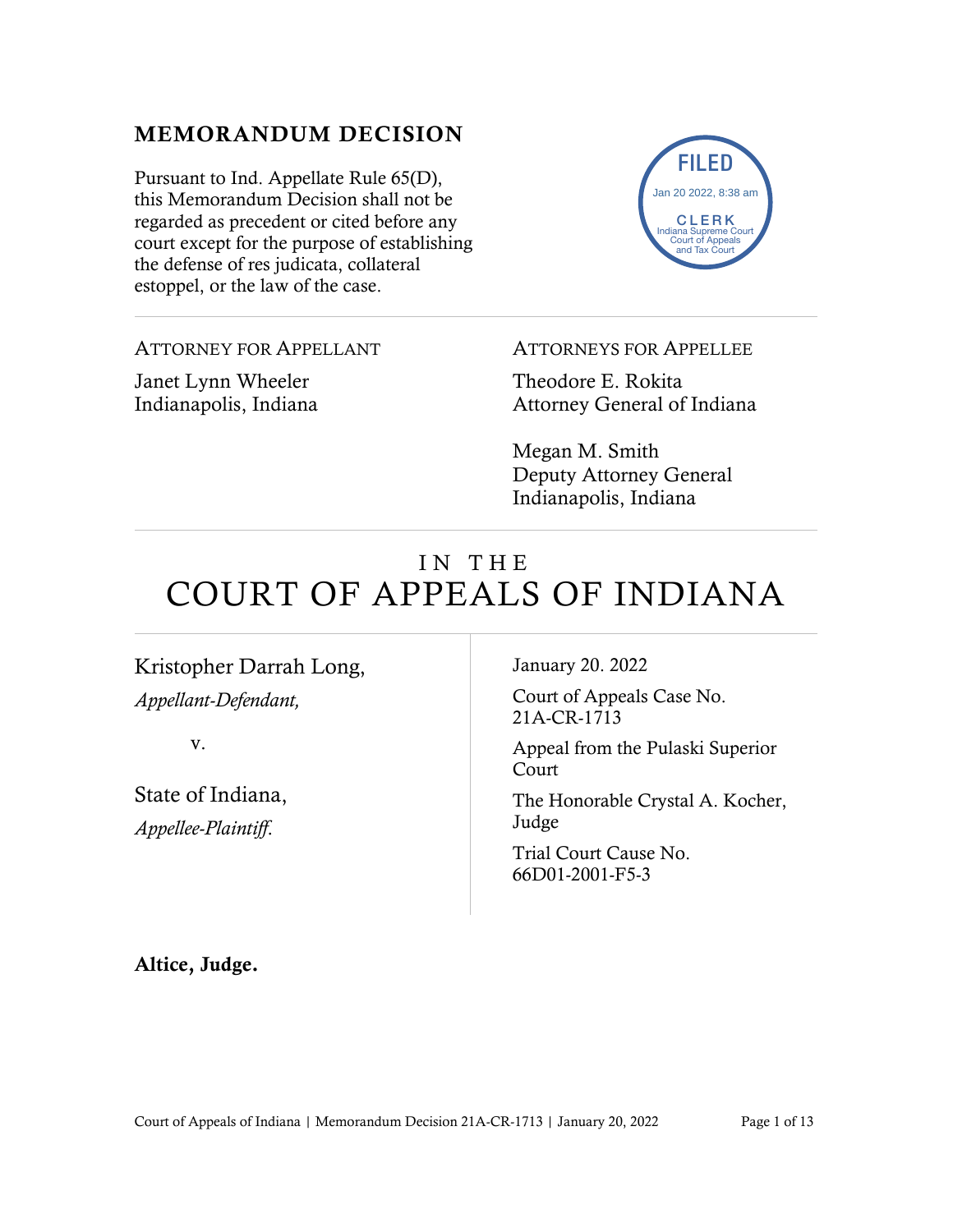#### Case Summary

- [1] Kristopher D. Long pled guilty to Level 6 felony possession of methamphetamine, and the trial court sentenced him to 912 days in the Pulaski County Jail. He argues that the trial court abused its discretion in failing to find certain mitigating factors and that his sentence is inappropriate in light of the nature of the offense and his character.
- [2] We affirm.

## Facts & Procedural History

- [3] Long, age forty-three at the time of the instant offense, began using drugs as a teenager, when his parents died a few years apart. Over the years, Long would achieve periods of sobriety and then relapse. During the periods when he was abusing drugs, Long had various arrests, criminal charges, and convictions. He stayed sober from 2004 to 2018, but in 2018 resumed using drugs, including methamphetamine, with his wife.
- [4] In October 2019 he was charged in Cass County under cause number 09D01- 1910-F5-59 (the Cass County case) with eight offenses. In December 2019, he entered into a plea agreement, which was filed with the court, pleading guilty to Count 1, Level 5 felony disarming a law enforcement officer; Count 3, Level 5 felony battery resulting in bodily injury to a public safety official; and Count 5, Level 6 felony auto theft. The agreement provided that, for Counts 1 and 3, he would be sentenced to four years each in the Indiana Department of Correction (DOC), with two years served through community corrections if eligible and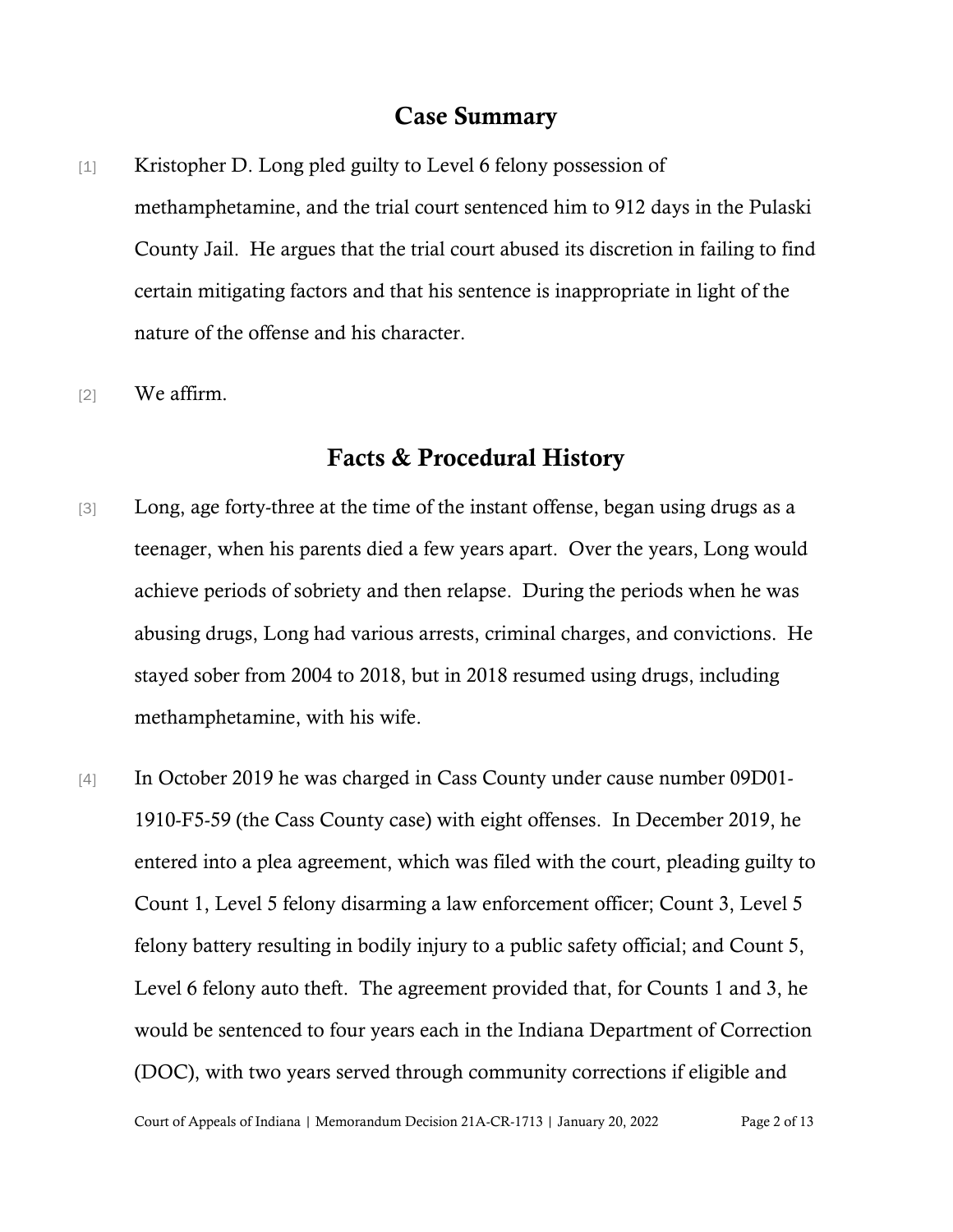approved, and for Count 5, he would be sentenced to one year in the DOC; all counts would run concurrently. The matter was set for a sentencing hearing on January 2, 2020, but Long failed to appear, and the Cass Superior Court issued an arrest warrant.

- [5] On January 25, 2020, the Pulaski County Sheriff's Department (PCSD) received a call reporting that Long was staying with friends in Medaryville in Pulaski County. That day, several PCSD law enforcement officers went to the identified residence, arrested Long without incident on the outstanding warrant, and transported him to the Pulaski County Jail. PCSD thereafter obtained a search warrant for the home and seized items from the bedroom where Long was staying.
- [6] On January 28, 2020, the State charged Long, in the instant case, with Level 5 felony possession of methamphetamine and Class C misdemeanor possession of paraphernalia. On June 23, 2020, the State amended the charging information to add a third count, Level 6 felony possession of methamphetamine. At a February 12, 2021 status hearing, Long pled guilty without a written agreement to the third count, and sentencing was left to the court's discretion. The trial court accepted Long's plea and set the matter for a sentencing hearing.
- [7] The sentencing hearing began on June 25, 2021 and continued on July 22, 2021. Long candidly admitted to struggling with addiction issues most of his life but testified that he remained clean and sober from 2004 to 2018 and was gainfully employed during that time. Long described that in 2018 he started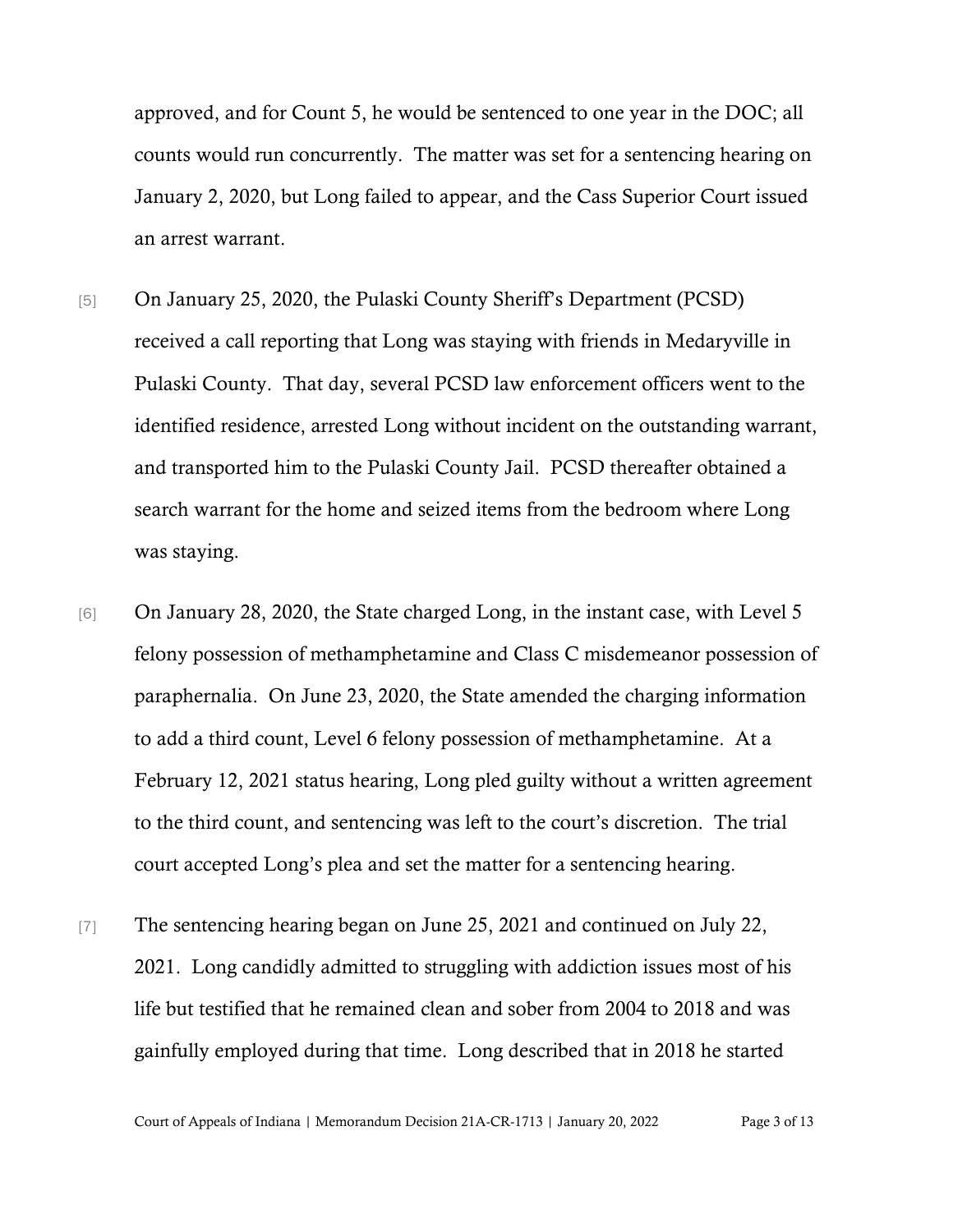"doing meth" again with his wife during what he described as a "toxic" marriage. *Transcript* at 93.

- [8] Long testified that while waiting for sentencing he had completed a number of programs in jail, including cognitive restructuring/relapse prevention classes through the Betty Ford Hazelden Foundation, Thinking for Good Program, mental health therapy through Floyd County, and Amazing Facts Bible School, and he had enrolled in a Wellness Recovery Action Plan. He also testified that he had been a trustee in the Pulaski County Jail for about ten months, been on a COVID cleaning crew, helped with jail laundry, worked in the kitchen, washed cars for police, and cleaned cells for mentally challenged inmates. As to his various involvements, he explained, "I'm trying to make amends for what I've done." *Id*. at 94.
- [9] Long testified that he had not spoken to his wife in three years "because of the drugs" and intended to file for divorce. *Id.* at 93. He requested the court place him on work release, followed by house arrest, and then probation. Long provided the names of specific therapists and group leaders who had given him their personal phone numbers to help him maintain sobriety, and he identified an individual who would be willing to be his sponsor in his goal to remain sober. He testified that, if work release was ordered, he possessed a driver's license and could get himself to and from work, and he provided the name of an individual and an address where he could stay if house arrest was approved by the court. When asked on cross-examination why he failed to appear in Cass County for sentencing, Long stated that he was using drugs, homeless, and was

Court of Appeals of Indiana | Memorandum Decision 21A-CR-1713 | January 20, 2022 Page 4 of 13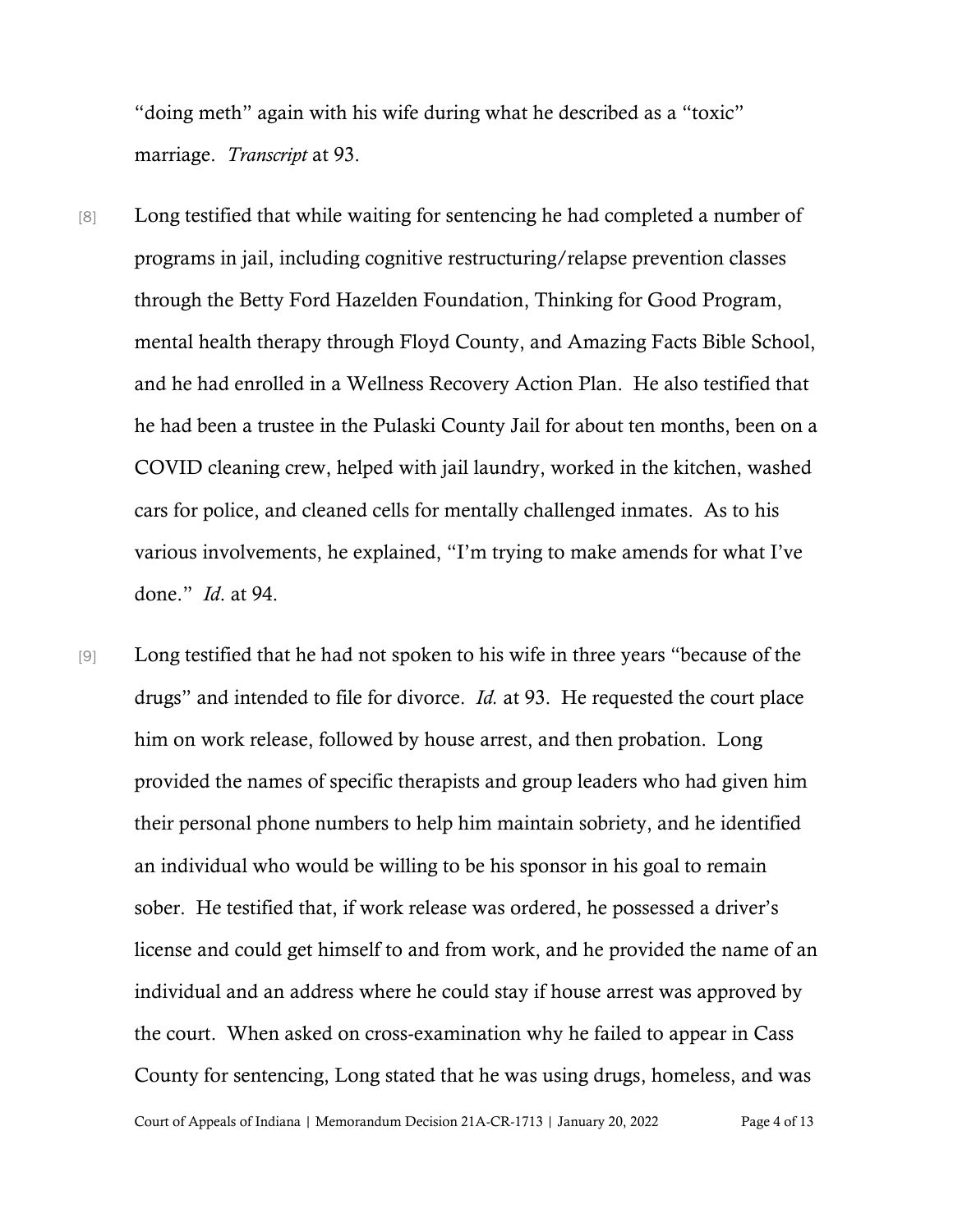"just scared" as he "knew [he] was going to have to do the 18 months' incarceration." *Id*. at 96-97.

- [10] The defense also called as a witness Long's former employer, Gary Sibert. Sibert was age seventy, owned a construction company, and had contacted Long's attorney to volunteer to speak on Long's behalf. Sibert stated that Long had worked for him directly for at least five to seven years, plus sometimes as a subcontractor, and that – when sober – Long was a "very, very hard worker," was always on time, and was a good "team player" who worked well with other crew members. *Id*. at 105.
- [11] The State argued that Long had a criminal history that included four felonies and six misdemeanors and that he committed the instant offense when out on bond and awaiting sentencing in the Cass County case. Maintaining that the aggravators outweighed any mitigating factors, the State urged that Long ought to receive the maximum sentence. Counsel for Long, on the other hand, urged that Long was a reliable worker and a good person who had addiction issues, highlighting that he stayed clean until his "dysfunctional breakup of his dysfunctional marriage" in 2018. *Id*. at 110. Counsel asked the court to sentence Long to work release. The court took the matter under advisement, specifically stating that there was "a lot of evidence, some exhibits" to consider. *Id*. at 113.
- [12] The sentencing hearing resumed on July 22, 2021. The court began by stating that it had considered "everything that was included in the PSI, all the evidence

Court of Appeals of Indiana | Memorandum Decision 21A-CR-1713 | January 20, 2022 Page 5 of 13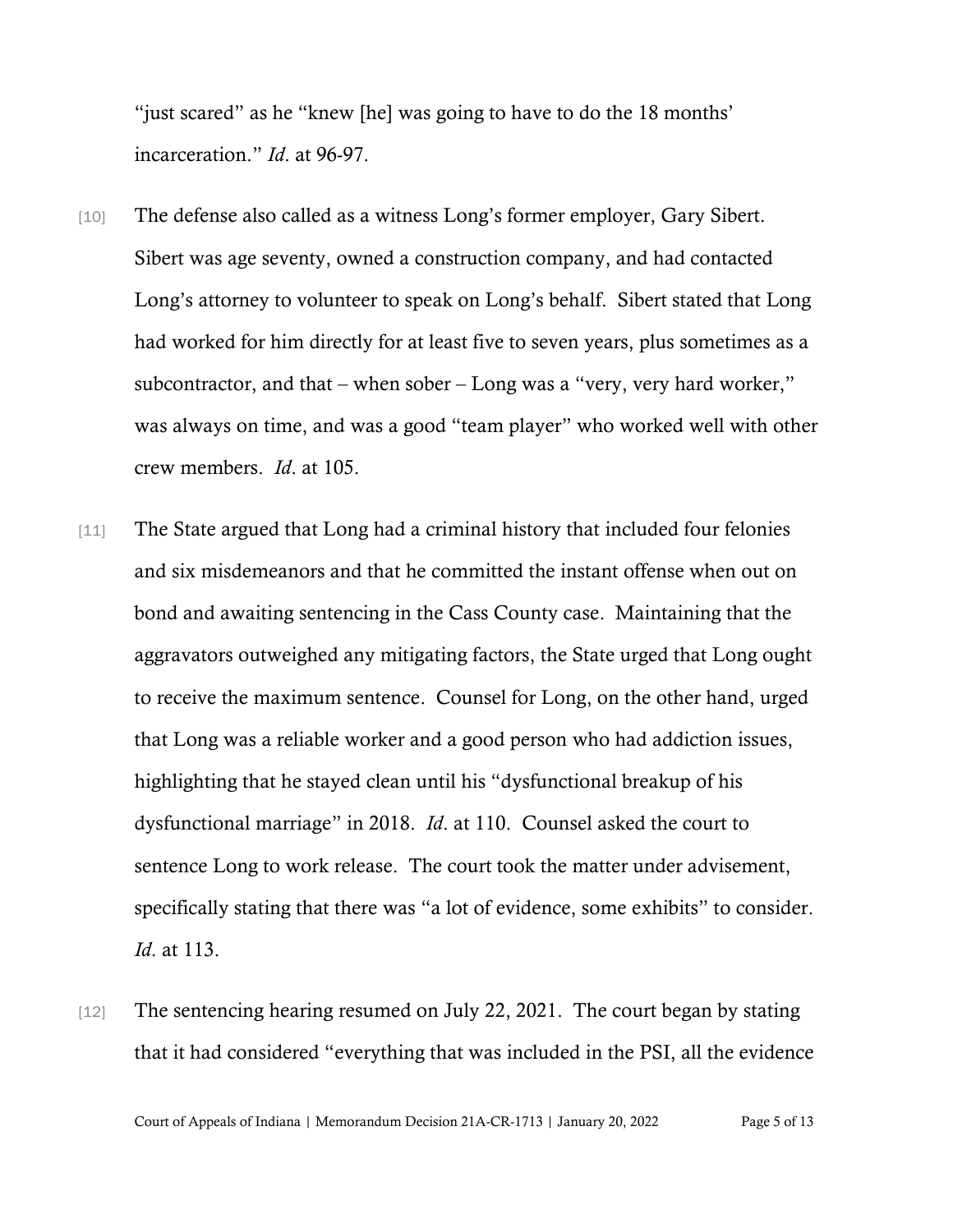that was submitted during sentencing as well as recommendations of the probation officer, of your attorney, of the State," and it added, "I took a long time looking at these things and thinking about them from different angles." *Id*. at 118.

[13] The court found, and Long confirmed, that he had been incarcerated in the Pulaski County Jail for 545 days (January 25, 2020 to July 22, 2021) which was 1090 days with good time credit. The court then sentenced Long to 912 days, which is the maximum for his Level 6 felony, all executed in the Pulaski County Jail. The court stated that, in reaching its decision, the court considered as aggravating (1) Long's criminal history and (2) he recently admitted to violating probation in another case. The court found as mitigating that "the crime didn't threaten or cause serious harm to a person." *Id*. at 119. The court stated that it was applying the credit time Long earned while in the Pulaski County Jail to the present case, rather than to the Cass County case as Long had requested. $^1$  $^1$ 

#### [14] In closing, the court took the opportunity to further comment:

I know you're disappointed, but what I want to say to you, Mr. Long, is  $I \parallel$  took a lot of time going through the readout prevention plan that you have. I read every word that you wrote and I went through all of your certificates, your information,  $[a]$ nd I – I'm proud of the progress that you have made. You've

<span id="page-5-0"></span> $<sup>1</sup>$  Prior to sentencing, Long had filed a Petition for Credit Time Treatment, asking the trial court "to apply</sup> [Long]'s jail time credit against his Cass County sentence" and not to the sentence in the instant case. *Appellant's Appendix Vol. 2* at 46.

Court of Appeals of Indiana | Memorandum Decision 21A-CR-1713 | January 20, 2022 Page 6 of 13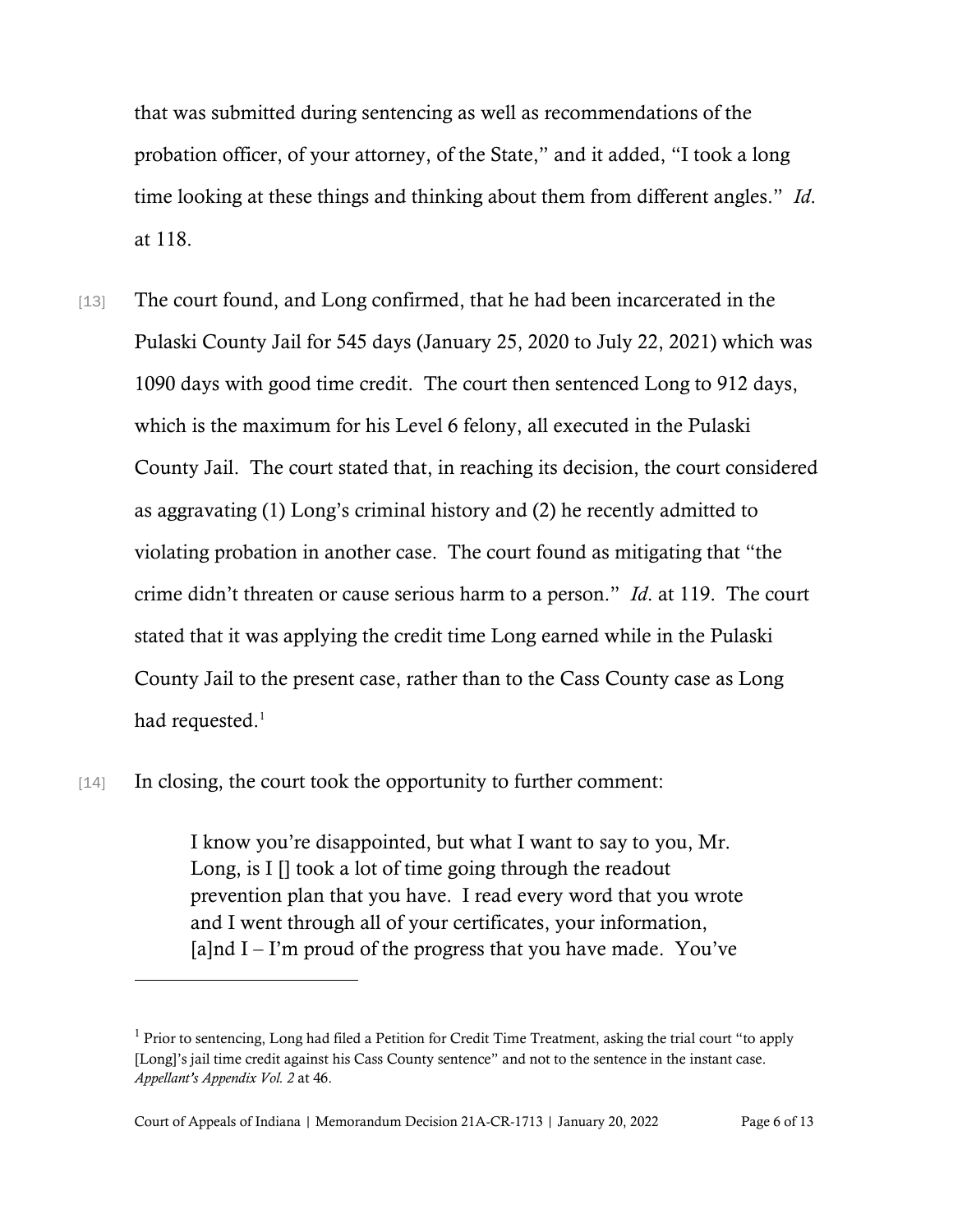got a long way to go. I do think that this is the best way to move you forward through transition, and I do honestly think . . . you have the potential to keep moving forward and . . . as long as you stay on the right track and you get the right treatment and help.

I was very impressed by your employer coming in here and saying the things that he said, because that says to me someone [] is willing to stick their neck out for you and say that [he] sees or has seen at least the potential that you have and who you can be on a permanent basis. And I think you can do that, right? So those are the things that impressed me about you. I think you have this - that potential. But considering all of the things I had to consider, that's going to be the sentence of the Court.

*Id.* Long now appeals. Additional information will be provided as needed.

## Discussion & Decision

### *Abuse of Discretion*

[15] Sentencing decisions rest within the sound discretion of the trial court and are reviewed on appeal only for an abuse of discretion. *Anglemyer v. State*, 868 N.E.2d 482, 490 (Ind. 2007), *modified on other grounds on reh'g*, 875 N.E.2d 218. "An abuse of discretion occurs if the decision is clearly against the logic and effect of the facts and circumstances before the court, or the reasonable, probable, and actual deductions to be drawn therefrom." *Id*. When reviewing the aggravating and mitigating circumstances identified by the trial court in its sentencing statement, we will remand only if "the record does not support the reasons, or the sentencing statement omits reasons that are clearly supported by the record, and advanced for consideration, or the reasons given are improper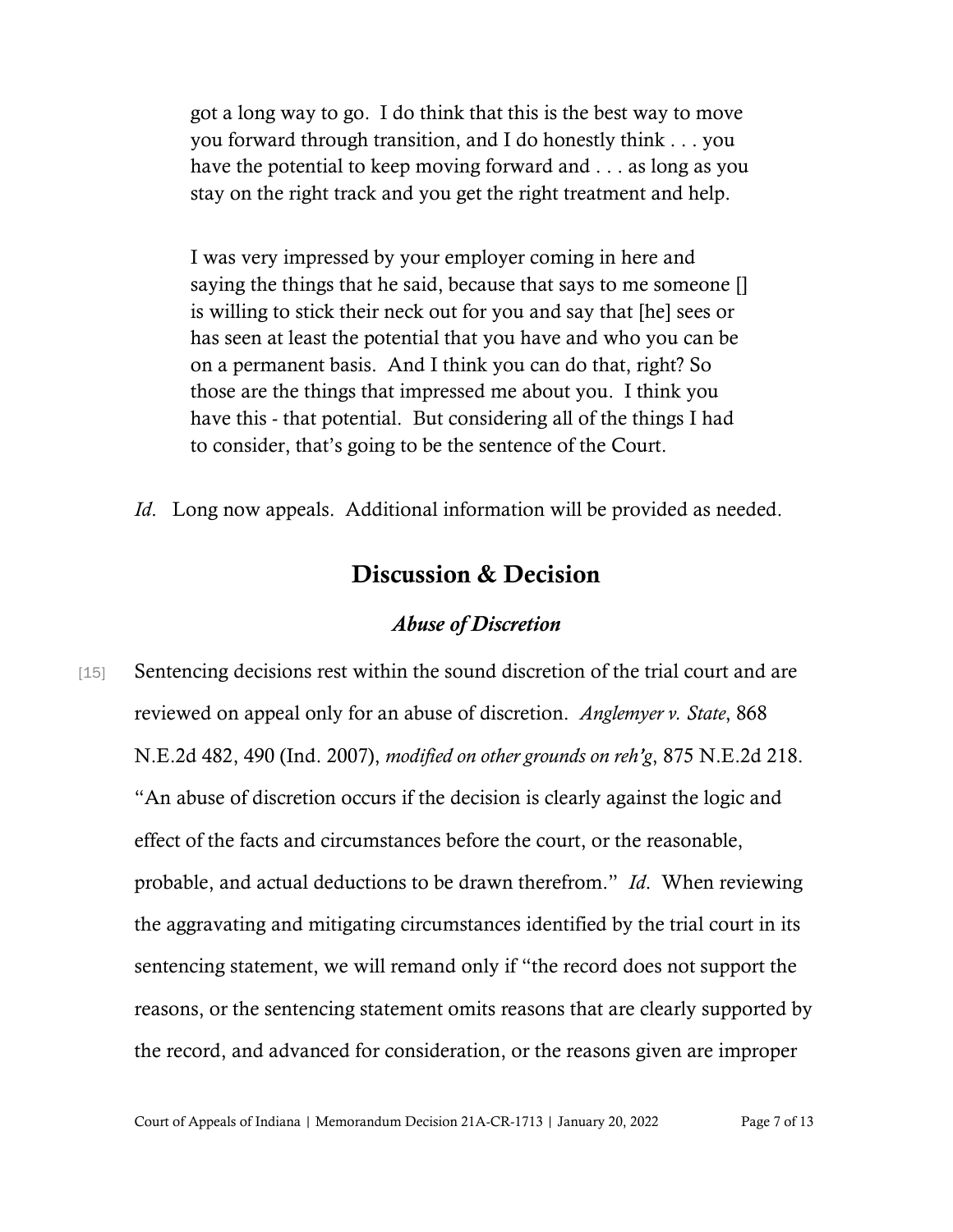as a matter of law." *Baumholser v. State*, 62 N.E.3d 411, 416 (Ind. Ct. App. 2016) (citing *Anglemyer*, 868 N.E.2d at 490-91), *trans. denied*.

- [16] The finding of mitigating circumstances is not mandatory but is within the discretion of the trial court. *Page v. State*, 878 N.E.2d 404, 408 (Ind. Ct. App. 2007), *trans. denied*. One way a trial court abuses its discretion is by not recognizing mitigators that are clearly supported by the record and advanced for consideration. *Wert v. State*, 121 N.E.3d 1079, 1084 (Ind. Ct. App. 2019), *trans. denied*. However, a trial court is not obligated to accept the defendant's contentions as to what constitutes a mitigating circumstance or to give the same weight to a proposed mitigator as the defendant does. *Hunter v. State*, 72 N.E.3d 928, 935 (Ind. Ct. App. 2017), *trans. denied*. Nor is the court required to explain why it did not find a factor to be significantly mitigating. *Page*, 878 N.E.2d at 408.
- [17] Long argues that the trial court failed to consider significant mitigating factors, namely, "Long's good character, pre-sentencing rehabilitation, substance abuse history, [and] remorse." *Appellant's Brief* at 10. The record reveals that, contrary to his assertion, the trial court, before imposing the sentence, carefully considered the testimony and evidence presented, which included Long's history of substance abuse, his participation in and completion of programs intended to increase chances for success at sobriety, his desire to try to make amends for his poor decisions, and his former employer's positive reviews about Long's character and work ethic. Indeed, the court took the matter under advisement in order to have time to review all it had been presented with.

Court of Appeals of Indiana | Memorandum Decision 21A-CR-1713 | January 20, 2022 Page 8 of 13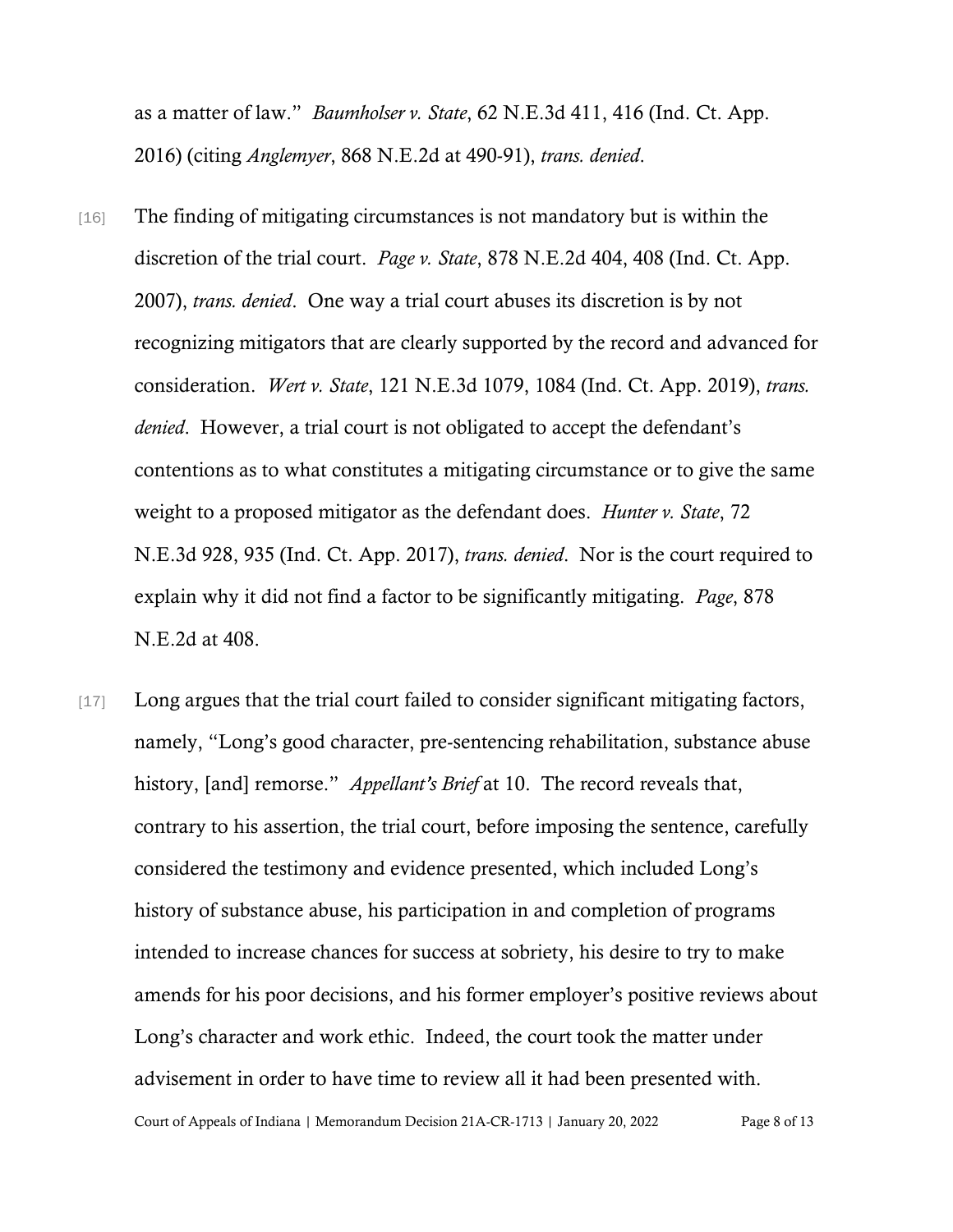When the hearing resumed, the court expressly stated that it had given the testimony and exhibits, as well as argument of counsel, considerable thought and attention. The court commended Long on his efforts and specifically noted that it was impressed by the fact that Long's former employer sought out the opportunity to testify on Long's behalf. The court did not overlook or fail to consider Long's character, his pre-sentence participation in programs, his substance abuse history, or his remorse.

- [18] To the extent that Long's argument is that the court did not give proper weight to the mitigators, our Supreme Court has directed "that we cannot review the relative weight assigned to" mitigating and aggravating factors. *See Baumholser*, 62 N.E.3d at 416 (citing *Anglemyer*, 868 N.E.2d at 491). That is, "[b]ecause the trial court no longer has any obligation to 'weigh' aggravating and mitigating factors against each other when imposing a sentence, . . . a trial court cannot now be said to have abused its discretion in failing to 'properly weigh' such factors." *Anglemyer*, 868 N.E.2d at 491.
- Court of Appeals of Indiana | Memorandum Decision 21A-CR-1713 | January 20, 2022 Page 9 of 13 [19] Long also argues that the court failed to consider his guilty plea as a mitigating factor. Long is correct that our Supreme Court has held that a guilty plea is considered to be a mitigating circumstance. *See Francis v. State*, 817 N.E.2d 235, 237-38 (Ind. 2004). However, "a trial court does not necessarily abuse its discretion when it does not announce that it is considering a defendant's guilty plea as a mitigating factor, because the guilty plea may not be due significant mitigating weight." *Smith v. State*, 908 N.E.2d 1251, 1254 (Ind. Ct. App. 2009). That is, the significance of a guilty plea as a mitigating factor varies from case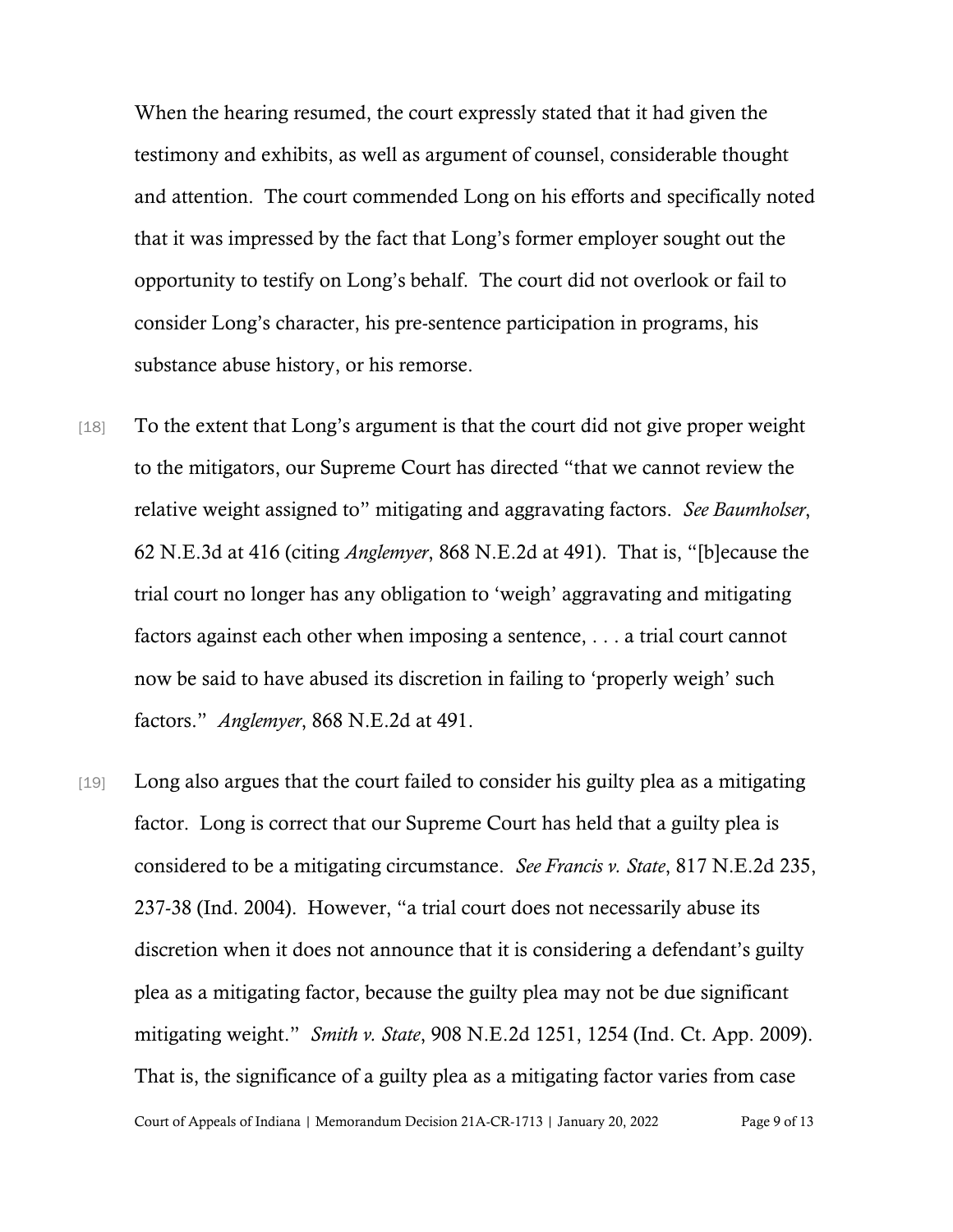to case, and a guilty plea may not be significantly mitigating when the defendant receives a substantial benefit in return for the plea. *Id*. (quotation omitted). Here, Long exchanged his guilty plea to a Level 6 felony for the dismissal of a Level 5 felony and a Class C misdemeanor. This provided a considerable benefit to Long, and we cannot say the trial court abused its discretion in not finding that Long's guilty plea was a substantial mitigating circumstance.

[20] For all these reasons, Long has failed to establish that the trial court abused its discretion with regard to its treatment of Long's proposed mitigators.

#### *Inappropriate Sentence*

Court of Appeals of Indiana | Memorandum Decision 21A-CR-1713 | January 20, 2022 Page 10 of 13 [21] Long also contends that his sentence is inappropriate. Pursuant to Ind. Appellate Rule 7(B), we may revise a sentence authorized by statute if, after due consideration of the trial court's decision, we find the sentence inappropriate in light of the nature of the offenses and the character of the offender. Indiana's flexible sentencing scheme allows trial courts to tailor a sentence to the circumstances presented, and deference to the trial court "prevail[s] unless overcome by compelling evidence portraying in a positive light the nature of the offense (such as accompanied by restraint, regard, and lack of brutality) and the defendant's character (such as substantial virtuous traits or persistent examples of good character)." *Stephenson v. State*, 29 N.E.3d 111, 122 (Ind. 2015). The question under App. Rule 7(B) is not whether another sentence is more appropriate; rather, the test is whether the sentence imposed is inappropriate. *Miller v. State*, 105 N.E.3d 194, 196 (Ind. Ct. App. 2018). Long bears the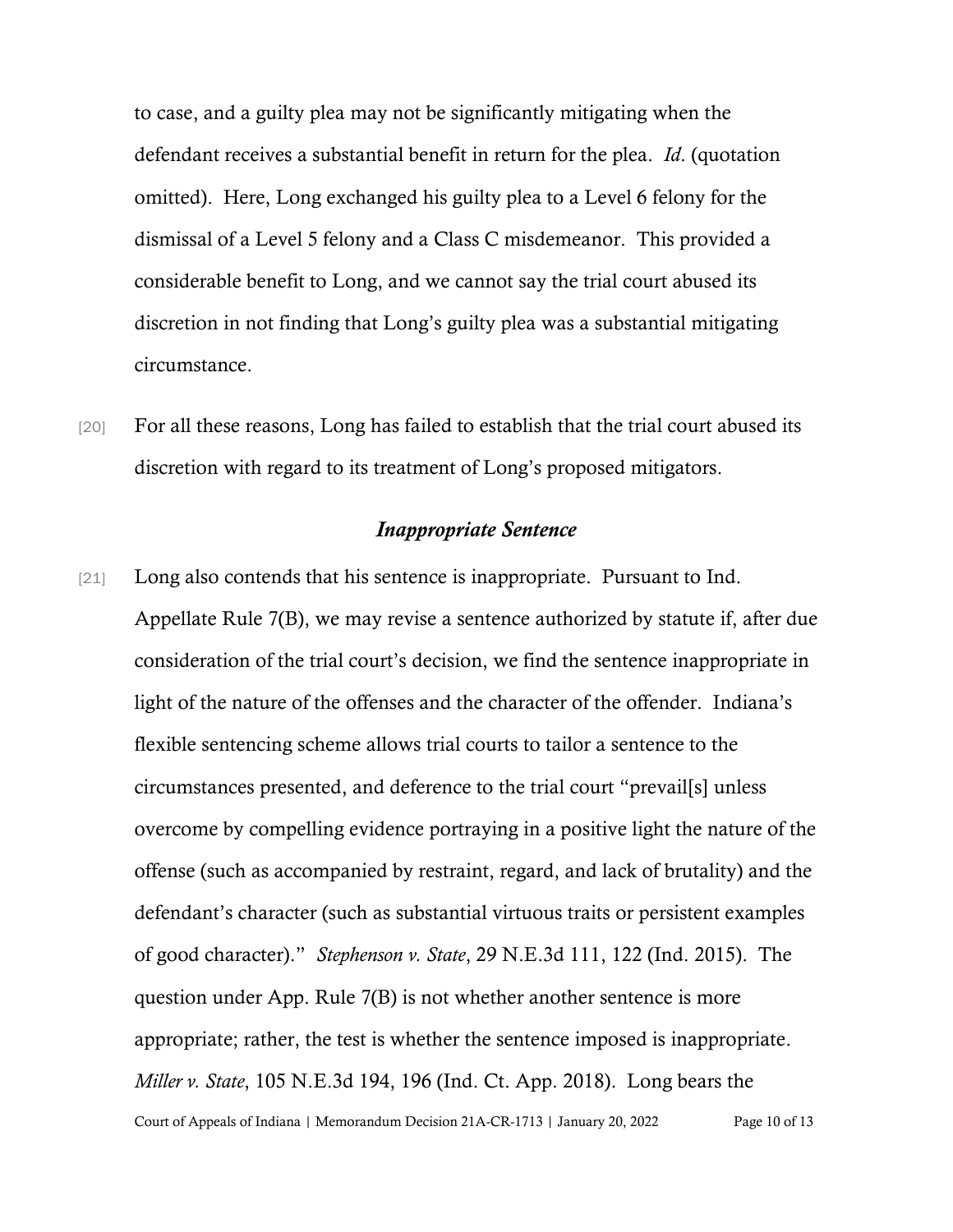burden of persuading us that his sentence is inappropriate. *Childress v. State*, 848 N.E.2d 1073, 1080 (Ind. 2006).

- [22] When considering the nature of the offense, the advisory sentence is the starting point to determine the appropriateness of a sentence. *Baumholser*, 62 N.E.3d at 418. Long was convicted of a Level 6 felony, the sentencing range for which is six months to two and one-half years, with the advisory sentence being one year. Ind. Code § 35-50-2-7. The trial court sentenced Long to the maximum of 912 days (two and one-half years), and Long urges that, given the nature of the offense and his character, an appropriate sentence would be the advisory sentence.
- [23] When reviewing the nature of the offense we look to the details and circumstances of the offense and the defendant's participation therein. *Madden v. State*, 162 N.E.3d 549, 564 (Ind. Ct. App. 2021). Here, methamphetamine was found in Long's belongings in the room where he was staying. Long highlights that his offense involved no violence and stemmed from his possession of methamphetamine residue – with "no actual weight." *Appellant's Brief* at 13. The State, on the other hand, emphasizes that Long brought methamphetamine into the home of friends who had given him a place to stay and the opportunity to earn income by doing work on the home. After only a couple of days, Long's behavior caused the friends to suspect that he was on drugs and to contact authorities. While the nature of his offense was not particularly aggravating, we turn to his character.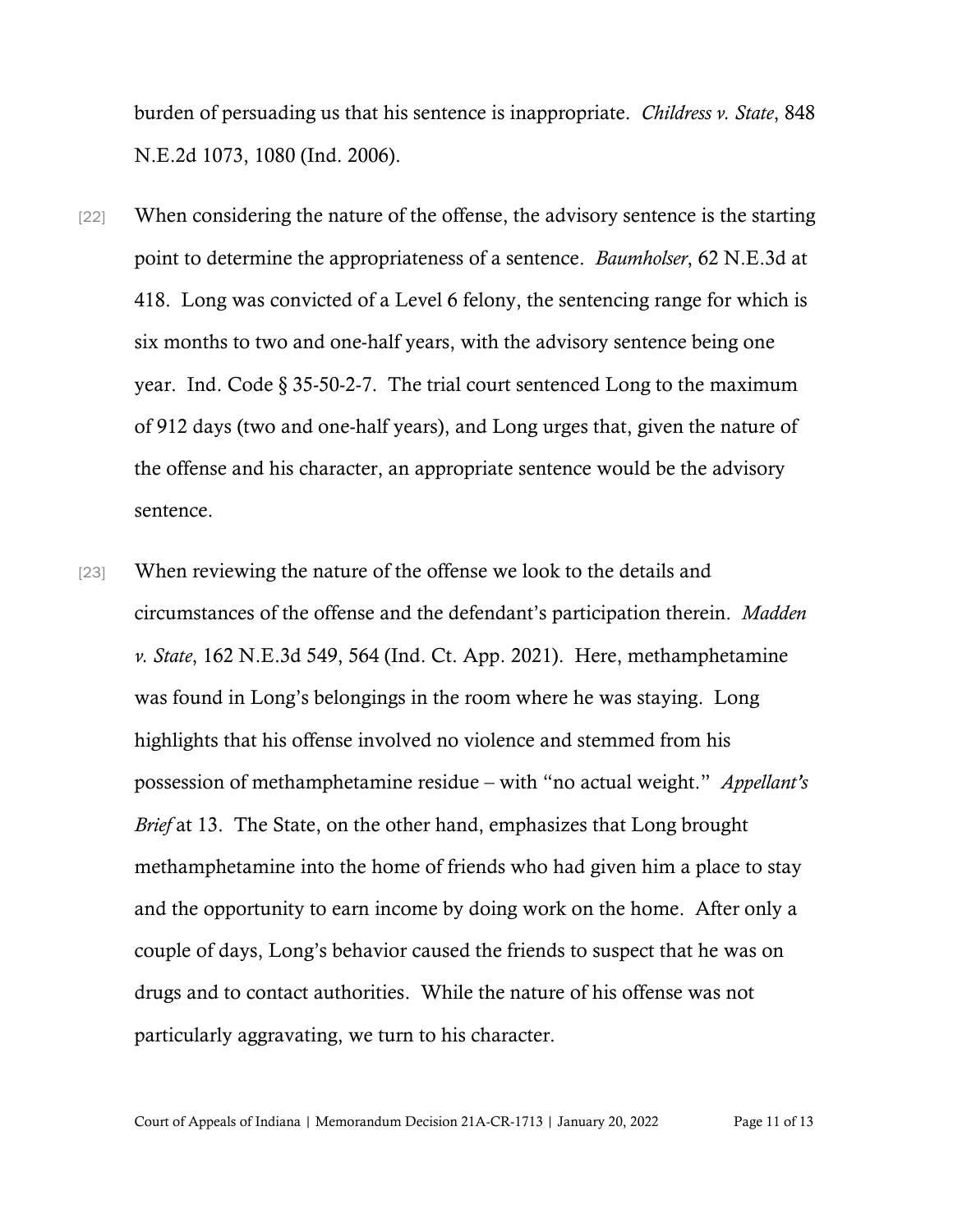- [24] We conduct our review of a defendant's character by engaging in a broad consideration of his qualities. *Madden*, 162 N.E.3d at 564. In urging us to reduce his sentence, Long emphasizes that, at all times, he "was cooperative and respectful," he used all his time in jail to work on pre-sentencing rehabilitation, and he was a known hard worker and a valued employee. *Appellant's Brief* at 14.
- [25] Character is found in what we learn of the offender's life and conduct. *Perry v. State*, 78 N.E.3d 1, 13 (Ind. Ct. App. 2017). It is well settled that a defendant's criminal history is a relevant factor in analyzing character. *Madden*, 162 N.E.3d at 564. Long's criminal history spans over twenty-five years. As a juvenile, he was adjudicated delinquent for having committed what would have been Class D felony theft if committed by an adult. As an adult, Long has four felony convictions, including dealing in marijuana within 1000 feet of a school, intimidation, and possession of methamphetamine, and six misdemeanor convictions, including driving while suspended, resisting law enforcement, and theft. He has had probation revoked on at least four occasions. Long's most recent convictions in the Cass County case include Level 5 felony disarming a law enforcement officer and Level 5 felony battery causing bodily injury to a law enforcement officer. And he committed the current offense while out on bond awaiting sentencing in the Cass County case.
- Court of Appeals of Indiana | Memorandum Decision 21A-CR-1713 | January 20, 2022 Page 12 of 13 [26] Although Long was sober from 2004 to 2018, we observe that he committed criminal offenses during that time frame, including Class C misdemeanor failure to stop after accident resulting in property damage and Class A